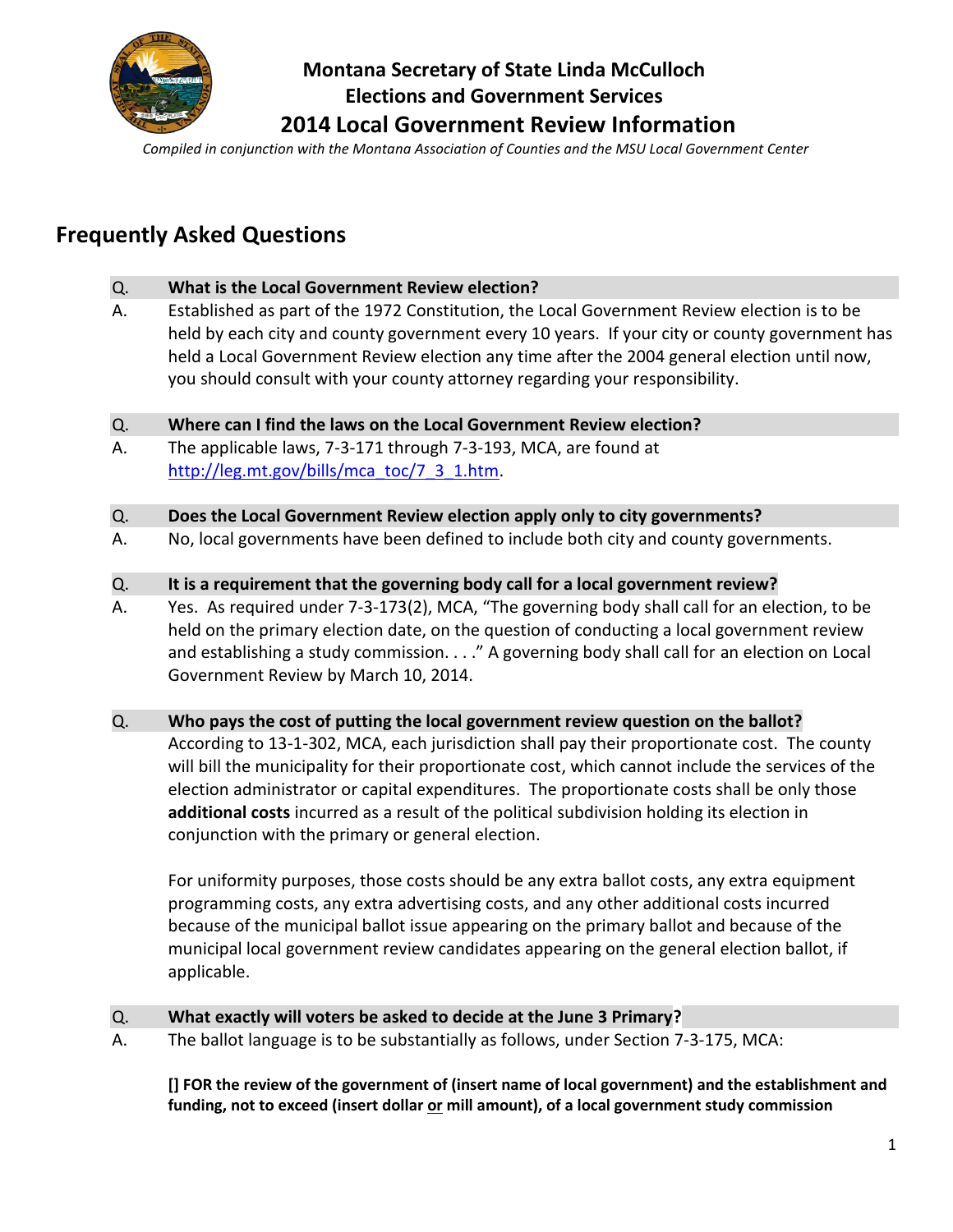**consisting of (insert number of members) members to examine the government of (insert name of local government) and submit recommendations on the government.** 

**[] AGAINST the review of the government of (insert name of local government) and the establishment and funding, not to exceed (insert dollar or mill amount), of a local government study commission consisting of (insert number of members) members to examine the government of (insert name of local government) and submit recommendations on the government.**

## Q. **What happens if a voter is eligible to vote in the county election and in the city election?**

A. Because the local government review election is for cities *and* counties, an elector who lives within the city limits will be presented twice with the question of whether to hold a local government review election (once for the county of residence and once for the city of residence.)

#### Q. **Do we have to report the results to the Secretary of State's Office?**

A. Even though you do not provide the canvass for other local election results to the Secretary of State, according to Section 7-3-174(2), MCA, the election administrator shall report the results of the local government review ballot question and the results of the election of commissioner members (if applicable) to the Secretary of State within 15 days of the official canvass. The report of results will have to be filed 15 days after the primary election canvass, and 15 days after the general election canvass (if applicable).

## Q. **How many commission positions will be open after the primary, if the voters choose to have a commission?**

A. Under Section 7-3-177, MCA, the study commission shall consist of three members unless the local governing body by resolution declares that a larger number shall be elected.

# Q. **When will candidate filing open and close?**

A. If a majority of voters voting on the question at the primary election vote in favor of the study commission, candidate filing will open on the date that the primary election results are certified (the primary canvass), and will close **August 11, 85 days before the general election.**

#### Q. **Where are the candidate filing forms?**

- A. Declaration for nomination forms can be found on the Secretary of State's website at [http://www.sos.mt.gov/elections/Filing/documents/Declaration-for-Nomination-Oath-of-](http://www.sos.mt.gov/elections/Filing/documents/Declaration-for-Nomination-Oath-of-Candidacy.pdf)[Candidacy.pdf.](http://www.sos.mt.gov/elections/Filing/documents/Declaration-for-Nomination-Oath-of-Candidacy.pdf)
- Q. **Is this a partisan election? Will there be a primary? Are filing fees required? Can election officials of the local government be candidates for the study commission?**
- A. According to Section 7-3-176, MCA, the election is a nonpartisan election, there will be no primary election, and there are no filing fees. Also, the candidates are not permitted to be elected officials of the local government.

# Q. **Does a person have to live within the jurisdiction being studied to be a candidate?**

A. Yes, candidates for study commission positions must be electors of the local government for which the study commission has been established. Candidates may not be elected officials of the local government.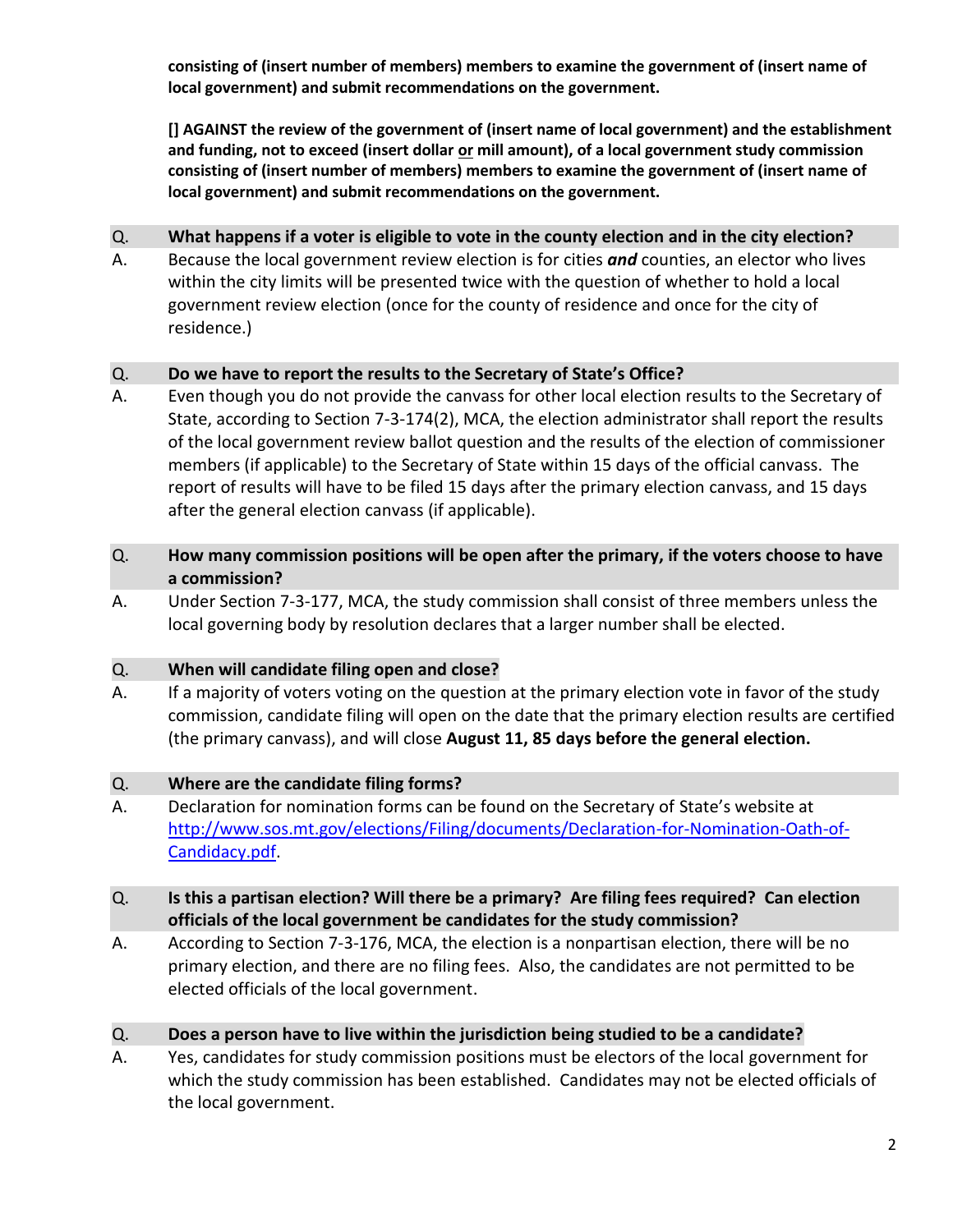# **Local Government Review Calendar**

| <b>DATE</b>            | <b>ACTION</b>                         | <b>MCA SECTION</b> |
|------------------------|---------------------------------------|--------------------|
| March 10, 2014         | Deadline for governing bodies to call | $7 - 3 - 173(2)$   |
|                        | for local government review           |                    |
| June 3, 2014           | <b>Primary Election</b>               | $7 - 3 - 173(2)$   |
|                        | Citizens vote on whether or not they  |                    |
|                        | want to conduct local government      |                    |
|                        | review                                |                    |
| No later than June 17, | Results canvassed and returned as     | $7 - 3 - 174(1)$   |
| 2014                   | provided in Title 13; beginning of    |                    |
|                        | study commission candidate filing     |                    |
|                        | (assuming vote is in favor of study   |                    |
|                        | commission)                           |                    |
| July 2, 2014           | Deadline for local government         | $7 - 3 - 174(2)$   |
|                        | review results to be delivered to the |                    |
|                        | Secretary of State (within 15 days of |                    |
|                        | the date that the results become      |                    |
|                        | official)                             |                    |
| August 11, 2014        | Last day for local government review  | $7 - 3 - 176(2)$   |
|                        | commission candidates to file         |                    |
|                        | declaration of nomination by 5:00     |                    |
|                        | p.m. (assuming vote is in favor of    |                    |
|                        | study commission)                     |                    |
|                        | **No filing fee                       |                    |
|                        | **Nonpartisan declaration             |                    |
|                        | **No primary                          |                    |
| November 4, 2014       | Election for study commissioners      | $7 - 3 - 176$      |
| No later than November | Results to be canvassed and returned  | $7 - 3 - 174(1)$   |
| 18, 2014               | as provided in Title 13               |                    |
| December 3, 2014       | Deadline for local government         | $7 - 3 - 174(2)$   |
|                        | review results to be delivered to the |                    |
|                        | Secretary of State (within 15 days of |                    |
|                        | the official canvass)                 |                    |